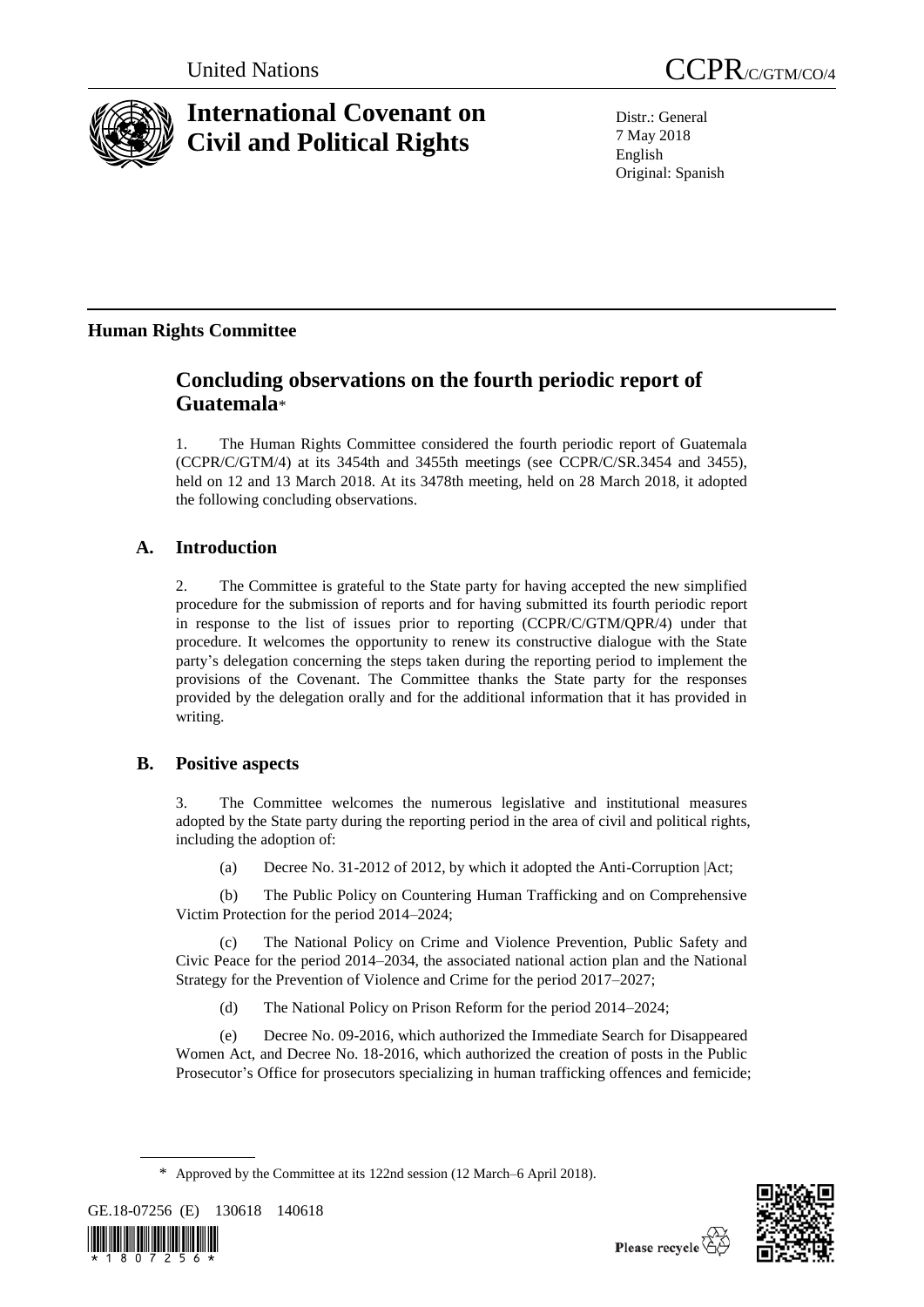(f) Decree No. 32-2016 of 2016, which approved the new Judicial Service Act, amended by Decree No. 17-2017, and Decree No. 18-2016 of 2016, which amended the Public Prosecution Service Act;

(g) The decisions of 11 February 2016 and 24 October 2017 of the Constitutional Court, which abrogated the application of the death penalty;

Decree No. 7-2017 of 2017, which amended the Labour Code and granted disciplinary powers to the General Labour Inspectorate;

Decree No. 8-2015 and Decree No. 13-2017, whereby the Civil Code was amended to raise the minimum age for marrying or entering into a union to 18 for women and men;

(j) The National Policy on Decent Employment for the period 2017–2032;

(k) The Guatemalan Recommendations Monitoring System for International Human Rights Protection (SIMOREG) and a commitment to fully implementing SIMOREG in 2018.

# **C. Principal subjects of concern and recommendations**

#### **Human Rights Advocate**

4. The Committee is concerned about the intimidation of the Human Rights Advocate in the exercise of his duties, which led the Inter-American Commission on Human Rights to grant precautionary measures on his behalf in 2017. The Committee is further concerned that the budget of the Office of the Human Rights Advocate has not increased since 2014 and that the disbursement of budgetary allocations, which is to take place every four months, has been delayed in some cases (art. 2).

5. **The State party should support the mandate and independence of the Human Rights Advocate and ensure the effectiveness of the measures taken to provide protection for the Advocate pursuant to the precautionary measures that have been adopted. It should also intensify its efforts to ensure that the Office of the Human Rights Advocate receives the necessary resources and does so with sufficient lead time to enable it to perform its work effectively.** 

#### **Discrimination and violence based on sexual orientation or gender identity**

6. The Committee is concerned about the fact that the country has no law that specifically prohibits discrimination and hate crimes motivated by the victim's sexual orientation or gender identity and that protects transgender persons' right to legal recognition of their identity. It is also concerned about the increase in the number of murders of transgender women and about shortcomings in the recording and investigation of violent acts motivated by the victim's sexual orientation or gender identity. It also regrets the lack of consolidated data on investigations, prosecutions, judgments, penalties and reparation in cases involving violence and hate crimes directed against lesbian, gay, bisexual, transgender and intersex persons (arts. 2, 6, 7, 17 and 26).

7. **The State party should:**

Adopt legislation that prohibits discrimination motivated by the victim's **sexual orientation or gender identity and that protects transgender persons' right to legal recognition of their identity;**

(b) **Adopt the necessary legislative means for adequately categorizing hate crimes motivated by the victim's sexual orientation or gender identity and systematically compile data on investigations, prosecutions, judgments, penalties and reparation in such cases;**

(c) **Adopt the necessary protocols for ensuring that (i) crimes motivated by the victim's sexual orientation or gender identity are systematically reported and investigated; (ii) perpetrators of such crimes are punished appropriately; and (iii)**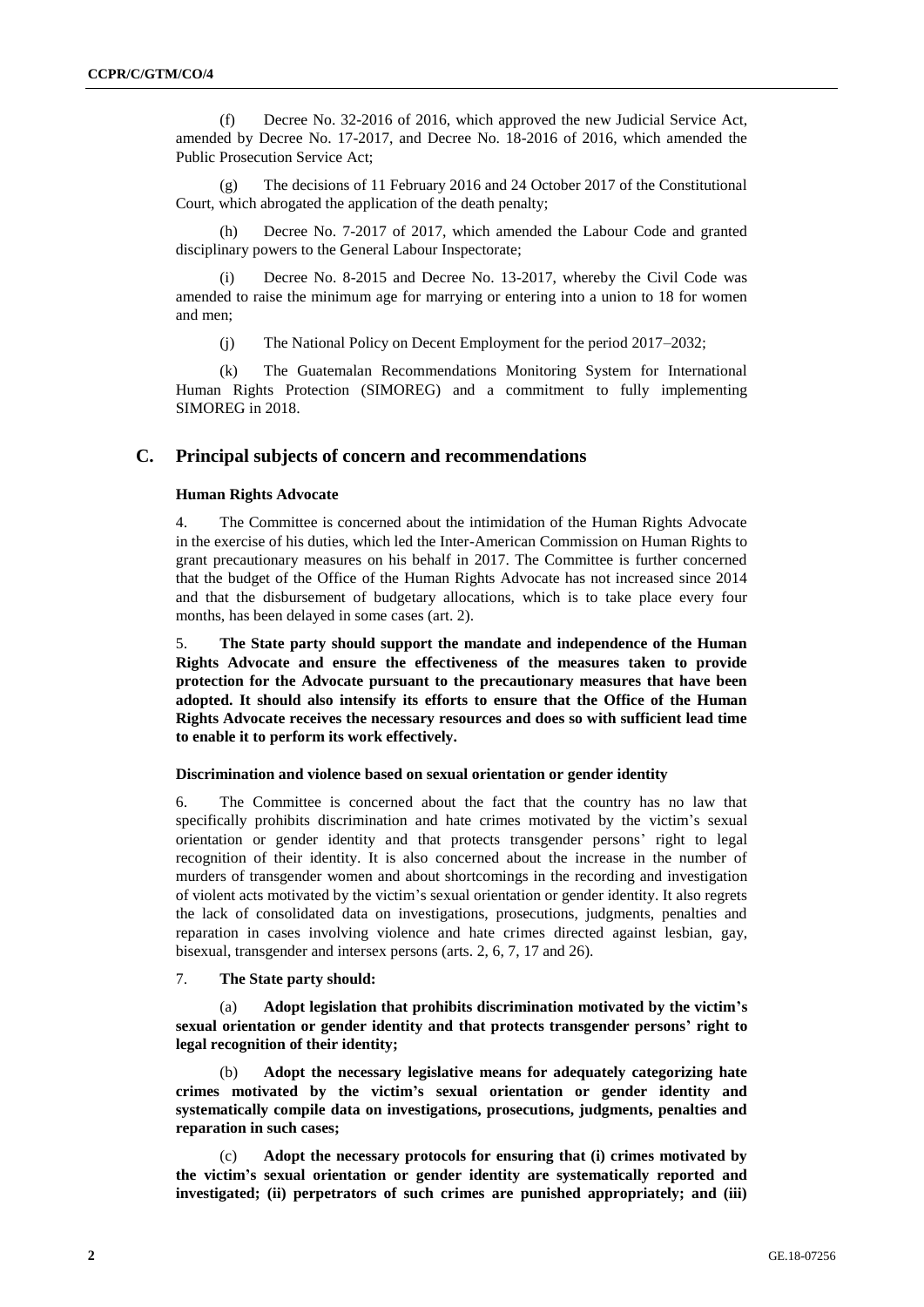**victims have access to secure complaint mechanisms, to adequate protection and to full redress:**

(d) **Redouble its efforts to combat stereotypes and prejudice with regard to lesbian, gay, bisexual, transgender and intersex persons and to guarantee that acts of discrimination and violence directed against them are prevented.**

# **Equality of rights for men and women, indigenous persons and persons of African descent**

8. While taking note of the increase in the number of women employed in the Public Prosecutor's Office and in decision-making positions, the Committee remains concerned about the fact that so few women hold seats in Congress or ministerial posts. The Committee is also concerned about the lack of information regarding the level of participation by indigenous persons and persons of African descent in public and political life. It is likewise concerned about reports regarding the low level of women's participation in economic activities, their segregation in the informal sector and the existence of a gender pay gap, especially in rural areas, despite the extensive awareness-raising campaigns that have been conducted. It is also concerned about the persistence of discriminatory practices in business enterprises, including pregnancy testing during the recruitment processes, and the lack of measures for penalizing persons who engage in sexual harassment (arts. 2, 3, 25 and 26).

# 9. **The State party should:**

Continue to strengthen institutions that protect the rights of women and **of indigenous and Afro-descendent persons and to ensure that those institutions have adequate budgets;**

(b) **Take tangible steps to increase the representation of women, indigenous persons and persons of African descent in political and public life, and particularly in decision-making and other senior positions, including by means of temporary special measures, such as the establishment of quotas, and by ensuring that such measures are fully implemented;**

(c) **Take stronger measures to narrow the wage gap between men and women and to reduce the horizontal and vertical occupational segregation of women;**

Combat discriminatory practices in the workplace and punish persons **who engage in sexual harassment.**

#### **Exploitation and inequalities in employment; child labour**

10. The Committee remains concerned about the lack of social and labour protection for workers in the textile maquila industry, agriculture and domestic service, which has a disproportionate impact on women and indigenous persons. While aware that legislative progress has been made and that labour inspections have been stepped up, the Committee remains concerned about the fact that the resources available to the General Labour Inspectorate are inadequate. It is also concerned about the inequalities associated with the special regime for workers in the domestic service sector, although it does take note of the existence of draft legislation that would improve conditions in this sector. The Committee is also concerned about the prevalence of child labour, especially in the case of indigenous children employed in agriculture and commerce, and about children's exposure to workrelated and sexual exploitation (arts. 2, 3, 24 and 26).

11. **The State party should:**

(a) **Intensify its efforts to provide greater social and labour protection to workers in the textile maquila, agriculture and domestic service sectors and to bring the conditions and legal protection in those sectors up to the same level as those provided in other sectors of employment;**

(b) **Provide the General Labour Inspectorate with sufficient resources to ensure the effective implementation of labour laws;**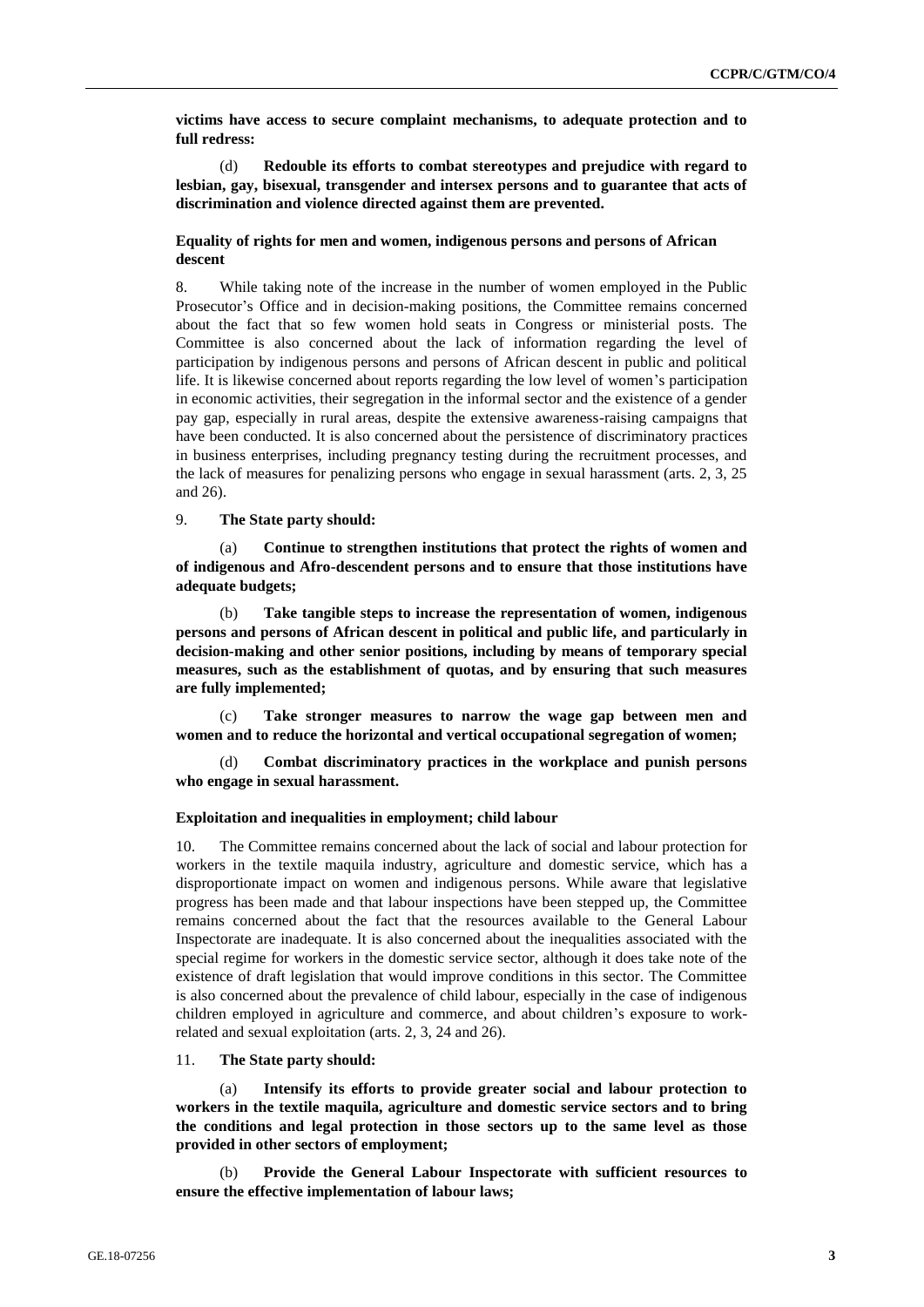# (c) **Redouble its efforts to combat child labour and exploitation through the programmes and institutions established for that purpose.**

#### **Violence against women, femicide and trafficking**

12. While acknowledging the determined institutional efforts made to expedite the criminal prosecution of perpetrators of violence against women, the Committee remains concerned about the escalation of this type of violence and particularly about the alarming number of femicides and the degree of cruelty demonstrated by the condition of the victims' bodies. The Committee is also concerned about the fact that there have been few prosecutions and convictions in cases of gender-based violence and human trafficking, despite the increase in the number of specialized courts. In addition, it is concerned by reports that insufficient resources are being allocated to existing institutions and about the failure to renew the National Plan for the Prevention and Eradication of Domestic Violence and Violence against Women (arts. 3, 6 and 7).

13. **The State party should intensify its efforts to prevent and combat violence against women by adopting a new plan for the prevention of domestic violence, by strengthening the institutions responsible for implementing the existing laws in this connection and by providing them with the necessary resources. The Committee reiterates its recommendation that: (a) the State party ensure that the topic of the need to eradicate violence against women is incorporated into its education programmes; and (b) strengthen the training from a gender perspective that is provided to police officers and to judicial, prison and health service personnel. It also recommends that the State party continue to expand the geographical coverage of its specialized courts with a view to prosecuting and punishing perpetrators of acts of gender-based violence and human trafficking. The State party should also see to it that victims receive full redress without delay by ensuring, inter alia, the implementation of its programme on redress for victims of sexual violence and by expanding and strengthening its network of support centres for women survivors of violence throughout the country.** 

#### **Voluntary termination of pregnancy and reproductive rights**

14. The Committee welcomes the adoption of a protocol for therapeutic abortions that are necessary to save the life of the mother and the bill that seeks to decriminalize abortion in cases of rape of girls. However, the Committee remains concerned about the criminalization of abortion, since this gives rise to a large number of unsafe abortions and results in prosecutions and convictions leading to the imposition of excessive sentences of imprisonment. The Committee remains concerned about the lack of access to emergency contraception except in cases of rape and by reports of a lack of appropriate reproductive health services and a failure to fully implement the comprehensive sex education programme. It is also concerned by reports of the forced sterilization of women and girls with disabilities and the coercion of such women and girls to have abortions (arts. 2, 3, 6, 7, 17 and 26).

#### 15. **The State party should:**

(a) **Amend its legislation to guarantee safe, legal and effective access to the voluntary termination of pregnancy when the life or health of the pregnant woman or girl is at risk or when carrying the pregnancy to term could cause the pregnant woman or girl substantial harm or suffering, especially in cases where the pregnancy is the result of rape or incest or when it is not viable;**

(b) **Ensure that women and girls who have recourse to abortion and the doctors who attend to them are not subject to criminal penalties, inasmuch as the existence of such penalties obliges women and girls to resort to unsafe abortions;**

(c) **Ensure unimpeded access to sexual and reproductive health services, emergency contraceptives and comprehensive sex education for men, women, boys and girls throughout the country;**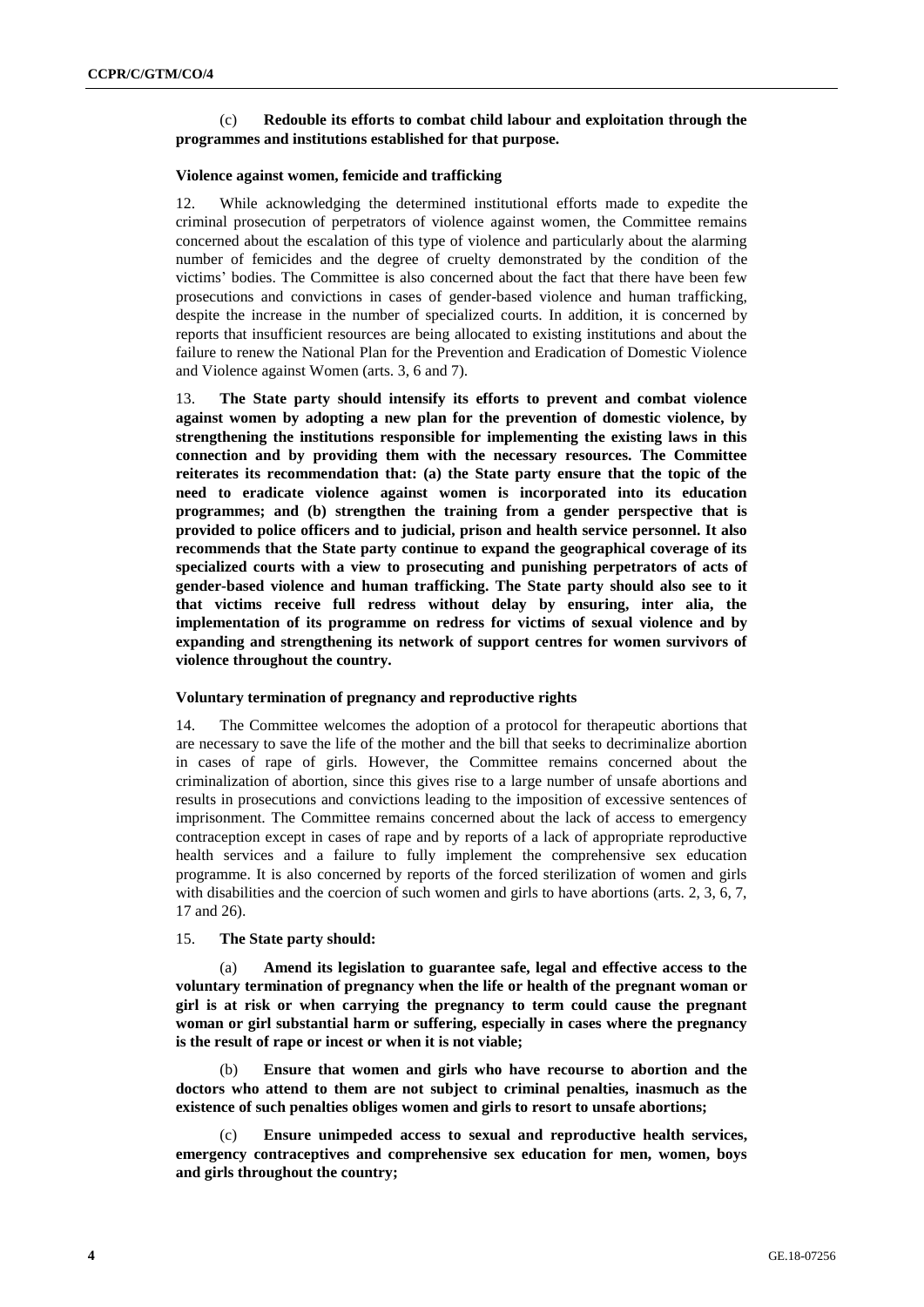(d) **Ensure that the relevant personnel follow all the established procedures for obtaining the full and informed consent of persons with disabilities to undergo sterilization or abortions.** 

#### **Human rights violations committed in the course of the internal armed conflict**

16. The Committee takes note with interest of the progress made in investigating serious human rights violations committed during the internal armed conflict, including the reopening of the Molina Theissen case, and in punishing the persons responsible. It takes note with regret, however, of the failure to comply with several rulings of the Inter-American Court of Human Rights in which it has ordered that past cases be investigated. It further notes that this failure is purportedly a consequence of the abuse of the right to file legal claims, in particular *amparo* applications, along with the absence of disciplinary procedures for dealing with malicious delays in the administration of justice and a lack of diligence on the part of the police in executing arrest warrants. It is also concerned about Bill No. 5377, which would introduce a general amnesty for crimes committed during the armed conflict. The Committee notes with concern that Bill No. 3590, on the establishment of a national commission to search for disappeared persons, has been pending since 2013 and has still not been passed into law. It also takes note with regret of the absence of measures for the creation of a single centralized registry of disappeared persons (arts. 2, 6, 7, 9, 14 and 16).

#### 17. **The State party should:**

(a) **Process with all due speed all cases involving serious human rights violations in connection with the internal armed conflict, including all cases of alleged enforced disappearance, identify those responsible and ensure that they are prosecuted and punished with appropriate sanctions that are commensurate with the gravity of their crimes. The Committee reminds the State party that it may not relieve the perpetrators of acts of torture, arbitrary or extrajudicial killings or enforced disappearance from their personal responsibility by means of amnesties;**

(b) **Amend the Amparo Act with a view to countering abuses of the right to file such an appeal and adopt the necessary measures to deal with actions or omissions on the part of State officials that hinder legal proceedings;**

(c) **Expedite the legislative process and create, in an effective and rapid manner, a national search commission and a single centralized registry of disappeared persons;**

(d) **Establish a procedure whereby the families of disappeared persons may obtain a declaration of absence;**

(e) **Consider ratifying the International Convention for the Protection of All Persons from Enforced Disappearance.**

#### **National Compensation Programme**

18. The Committee is concerned about the fact that the budget of the National Compensation Programme has been reduced and that little has been done to implement the Programme. It is also concerned that, while a large number of applications for redress have been filed, very few have led to the issuance of reparation orders and that those measures of redress which have been instituted have not included truth-telling measures or guarantees of non-repetition. The Committee is also concerned about the obstacles that stand in the way of efforts to obtain collective redress owing to the lack of a suitable regulatory framework for such measures (art. 2).

### 19. **The Committee urges the State party to:**

(a) **Supply the National Compensation Programme with the necessary resources and with effective monitoring mechanisms to ensure that all victims of human rights violations committed during the internal armed conflict are promptly provided with full redress in a culturally and gender-sensitive manner;**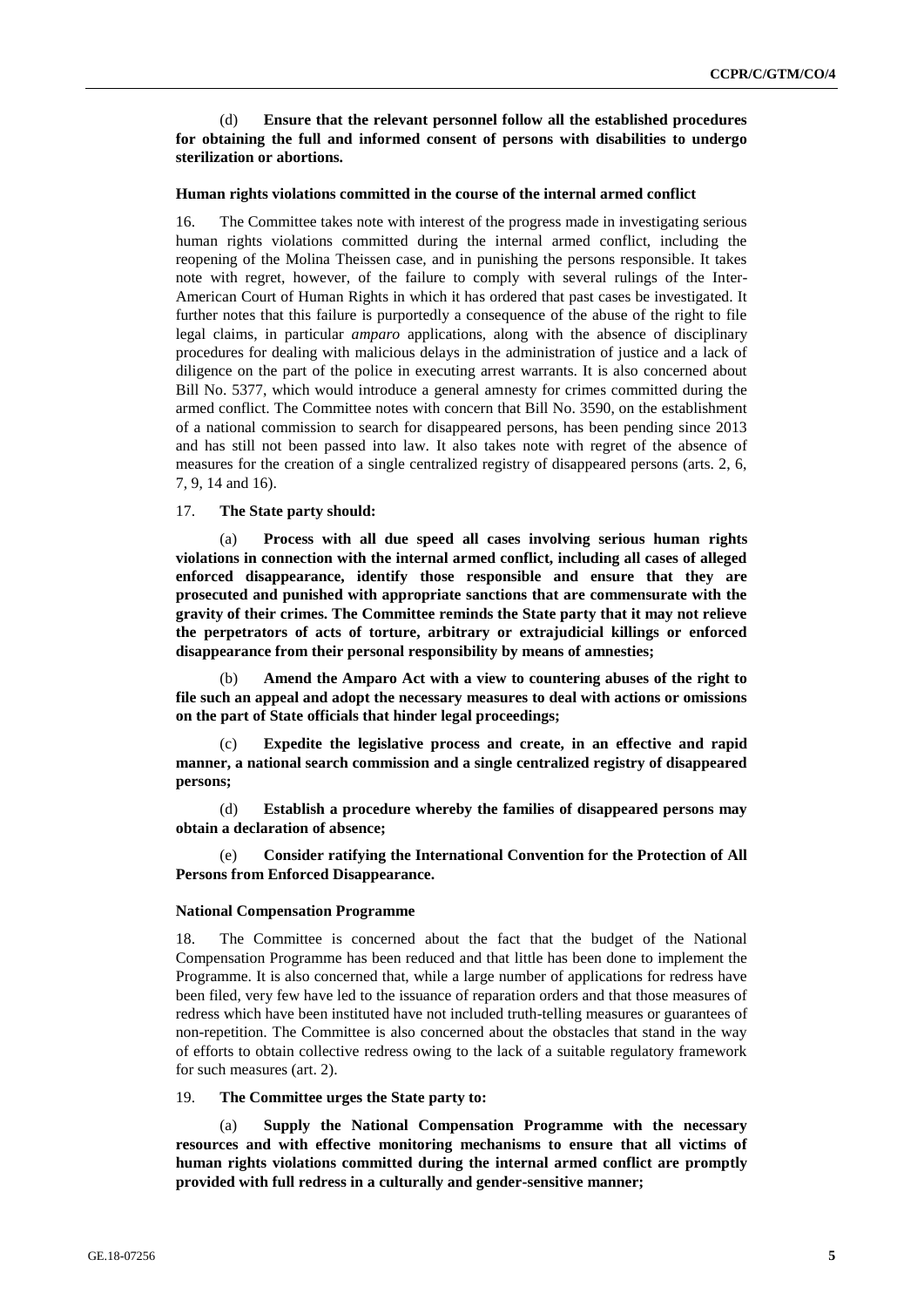(b) **Ensure that practicable procedures are in place for the registration of victims;**

(c) **Adopt a regulatory framework for collective reparations with all due speed.** 

#### **Prohibition of torture and ill-treatment**

20. The Committee remains concerned about the fact that the definition of the offence of torture contained in the Criminal Code is not in line with the Covenant and other international standards. The Committee is further concerned about the fact that few convictions for torture have been handed down, even though a large number of complaints of torture have been filed and numerous investigations undertaken. It is also concerned about the fact that complaints of police abuse that may amount to torture are addressed by means of disciplinary measures. The Committee is also concerned about the fact that the national torture prevention mechanism remains inoperative owing to the prolonged failure to appoint three of its members (arts. 2 and 7).

#### 21. **The Committee urges the State party to:**

(a) **Amend its legislation in order to ensure that the definition of the crime of torture is fully compatible with the Covenant and accepted international standards;**

(b) **Ensure that all allegations of torture and other cruel, inhuman or degrading treatment or punishment are investigated; that the responsible parties are prosecuted and, if convicted, are punished appropriately; and that victims receive full redress;**

(c) **Ensure that an independent and transparent process is in place for the selection of the members of the national mechanism for the prevention of torture and take the necessary steps to ensure that the mechanism is operational.**

#### **Right to life and security of the person**

22. While noting that there has been a slight reduction in the number of violent deaths, the Committee remains concerned about shortcomings in the area of weapons control, the increase in the number of lynchings and the lack of information on investigations and prosecutions undertaken in this connection (arts. 6, 7, 9 and 14).

### 23. **The State party should:**

(a) **Amend the laws pertaining to the possession of arms in order to establish stricter limitations in that regard and develop a national disarmament plan;**

(b) **Develop and implement a policy for the prevention of lynchings in cooperation with municipal authorities;**

# (c) **Intensify its efforts to investigate and punish those responsible for planning and perpetrating organized violence and lynchings.**

24. While welcoming the expansion of the police force and the State party's commitment to withdraw the army from public security assignments so that it may focus on border patrols, the Committee remains concerned about the lack of clear protocols on the limitations applying to military action in the realm of public security. The Committee also, while taking note of the legislative framework governing the activities of private security companies, remains concerned about the increase in the number of such companies, many of which are not yet subject to oversight, and complaints concerning the excessive use of force by military personnel and private security agents in areas where the population has expressed opposition to extractive and exploratory projects (arts. 2, 6, 7, 9 and 14).

#### 25. **The Committee urges the State party to:**

Continue making progress in its effort to strengthen the national civil **police force so that it can fully take over the public security functions in which the army takes part, thereby discontinuing the army's involvement in such tasks, save in**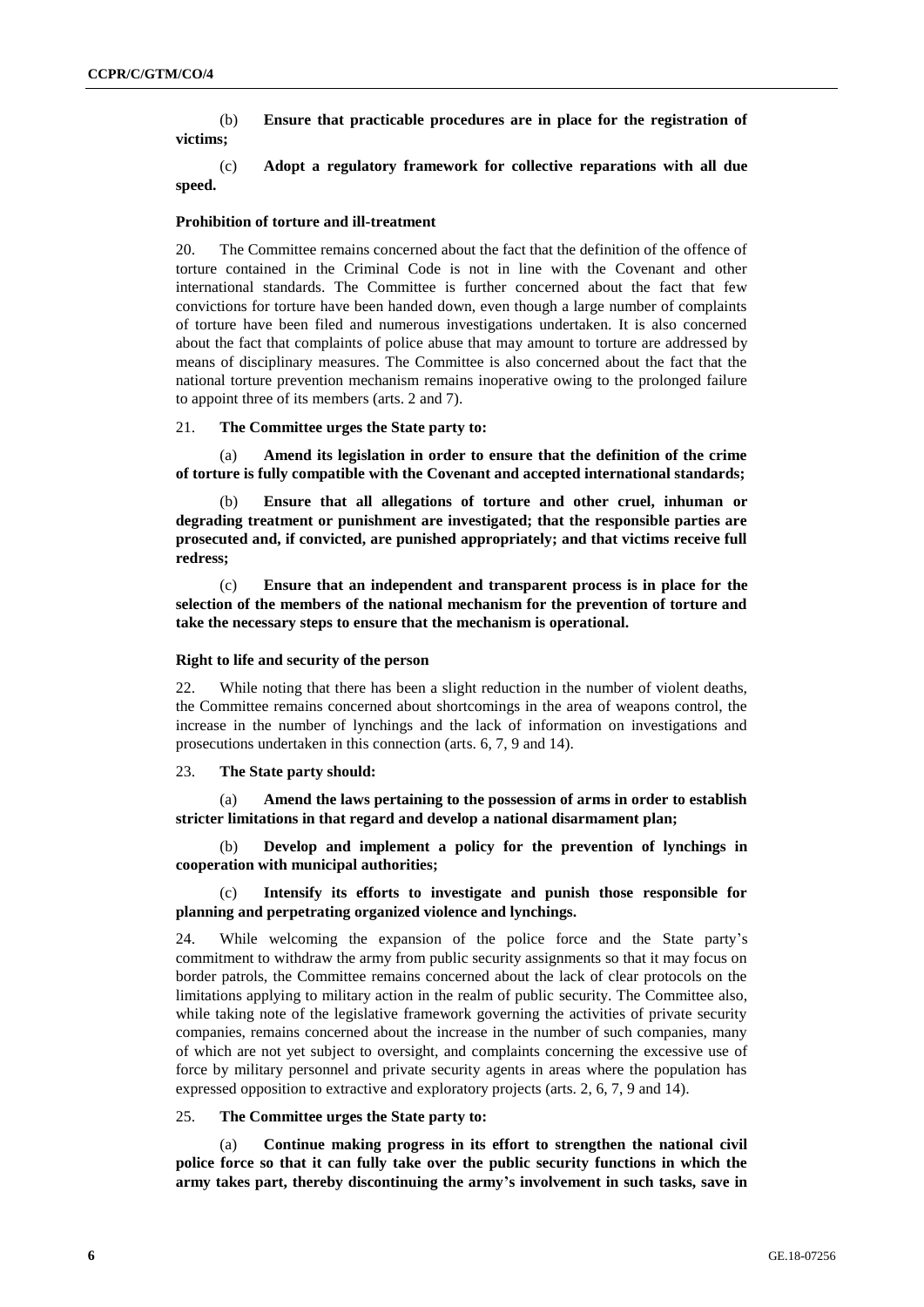**exceptional circumstances, for a limited period of time and under civilian control, in accordance with clear and previously established protocols;**

(b) **Ensure the effective enforcement of the Private Security Services Act by supplying the Directorate-General with the necessary resources to ensure the effective registration and control of private security companies and enforcing recruitment and training requirements;**

(c) **Ensure that allegations of the excessive use of force by military and private security personnel are investigated and that those responsible are prosecuted and punished;**

(d) **Train law enforcement and military personnel using a regulatory framework that is in line with the Covenant and the Basic Principles on the Use of Force and Firearms by Law Enforcement Officials.**

#### **Persons with disabilities**

26. The Committee is concerned that Decree No. 135-96 on the care of persons with disabilities is not in line with the Covenant and other international standards, although it takes note of Bill No. 5125, which would modify the relevant legislative framework. The Committee is further concerned at the fact that persons with disabilities are deprived of their right to vote when they are placed under legal guardianship and of their legal capacity when they are placed in an institution. It is also concerned about the institutionalization of persons with disabilities for an indefinite length of time, the failure to monitor mental health and social assistance institutions on a regular basis and the lack of alternative community-based services (arts. 2, 7, 9, 10, 25 and 26).

#### 27. **The State party should:**

(a) **Expedite the adoption of Bill No. 5125 and ensure the effective implementation of the National Disability Policy;**

(b) **Review its legislation to ensure that it does not discriminate against persons with disabilities, particularly those with psychosocial, mental or intellectual disabilities, by denying them the right to vote on the basis of inordinate requirements or on grounds that have no reasonable or objective bearing on their ability to vote (art. 25);**

(c) **Define a strategy for the deinstitutionalization of persons with disabilities coupled with proper community support arrangements and sufficient resources;**

(d) **Establish a system for the regular monitoring of mental health, social welfare and social assistance institutions;**

Ensure that involuntary committal is a measure of last resort and is **preceded by a comprehensive medical assessment for the purpose of determining what restrictions are strictly necessary and proportionate to the patient's individual circumstances and ensuring that they are applied for the shortest amount of time possible. The procedures used for involuntary committal should include initial and periodic judicial reviews and guarantees of an effective remedy.** 

#### **Conditions of detention**

28. While taking note of the new prison management model, which is aimed at improving prison infrastructure, the Committee is concerned that official figures still place the percentage of overcrowding in the prison system, despite its significant reduction, at 245 per cent and notes that this has an impact in terms of the failure to separate detainees from convicts and the substandard nature of living conditions. The Committee is further concerned about the large percentage of prisoners who are being held in pretrial detention and the large number of violent deaths, extortion networks and riots and about the authorities' lack of effective control inside these centres (arts. 6, 7, 9 and 10).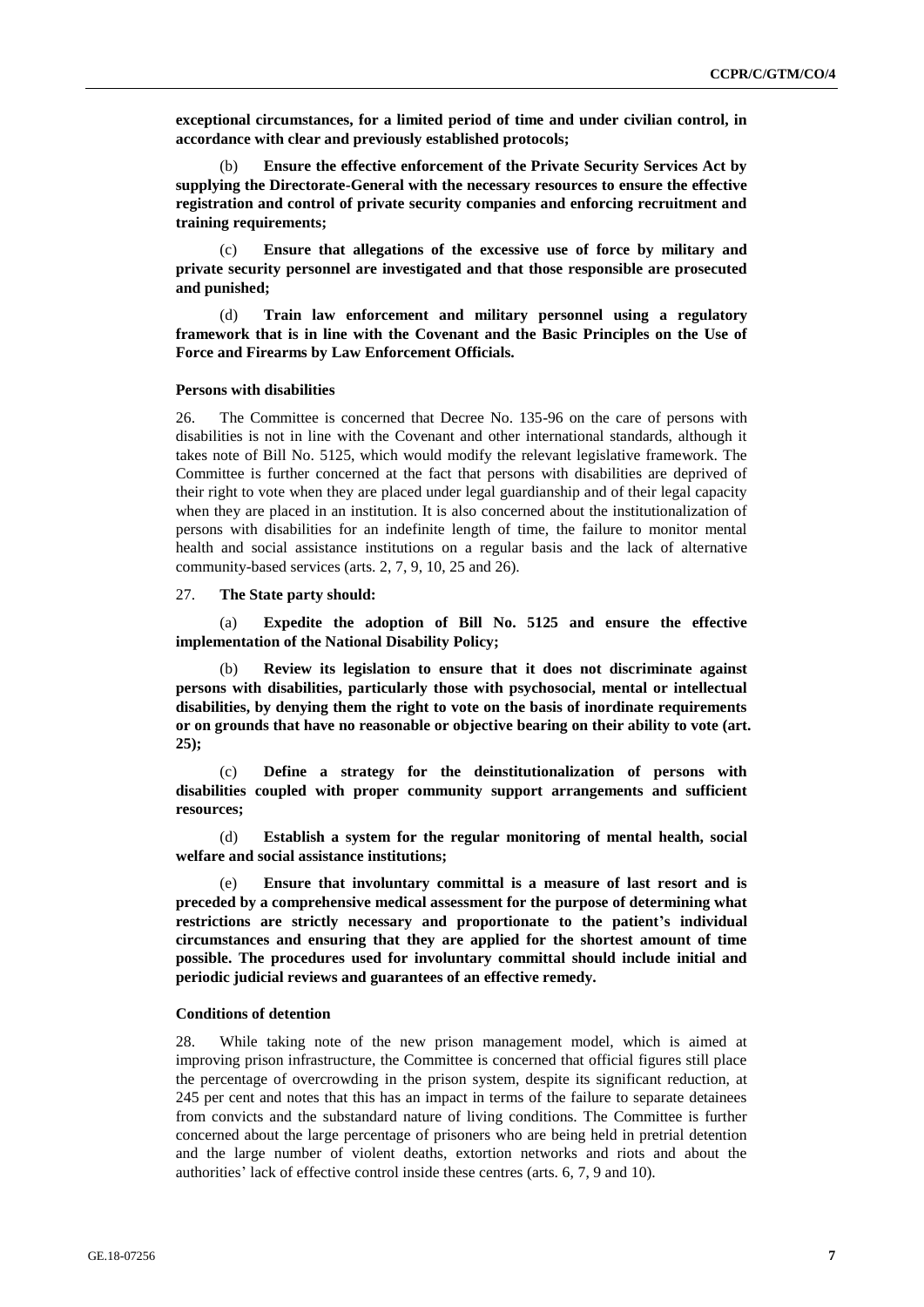### 29. **The State party should:**

(a) **Redouble its efforts to reduce overcrowding and, without prejudice to the efforts and the results achieved in the fight against impunity, especially in highimpact cases, to increase the use of non-custodial measures and ensure that pretrial detention is ordered only on an exceptional basis in cases where the individual circumstances make such a determination reasonable and necessary;** 

(b) **Ensure that conditions in all the country's prisons are in compliance with the United Nations Standard Minimum Rules for the Treatment of Prisoners (Nelson Mandela Rules);**

(c) **Investigate and prosecute all cases of deaths that may have resulted from criminal acts, as well as cases of violence and corruption occurring within these facilities, and punish those responsible.** 

### **Judicial independence, autonomy of the public prosecution service and efforts to combat corruption**

30. The Committee regrets that, owing to the suspension of the constitutional reform process, the State party has not been able to strengthen the independence of the judiciary. In this regard, the Committee is concerned about the fact that judges of first instance, justices of the peace and magistrates have a limited five-year mandate. It is also concerned about the politicization of the system for the selection and appointment of high-level judicial and prosecution authorities and the lack of separation between the judicial and administrative functions of the Supreme Court. While the Committee commends the Public Prosecutor's Office and the International Commission against Impunity in Guatemala (CICIG) on the progress they have made in combating corruption, it remains concerned about political decisions that may hamper further progress, such as the attempt made by the President of the Republic to have the CICIG Commissioner, Ivan Velázquez, declared persona non grata. The Committee is further concerned that the selection of a new Attorney General and the Comptroller General by the corresponding nominating committees may be subject to political interference. Furthermore, the Committee is concerned about reports of frequent attempts at outside interference in judicial decisions, the initiation of allegedly baseless disciplinary proceedings against justice officials and the spurious complaints, threats and attacks directed at judges, prosecutors, victims and witnesses involved in high-impact cases (arts. 14 and 25).

#### 31. **The State party should:**

(a) **Place priority on the adoption of constitutional and legislative reforms to ensure the security of tenure of judges and magistrates and to ensure that the administrative functions of the Supreme Court are carried out by an independent and impartial body;**

(b) **Ensure that the selection and appointment of magistrates, judges and prosecutors, as well as of the Attorney General and the Comptroller General, are based entirely on the use of objective, transparent criteria for the assessment of candidates' merits in terms of their qualifications, competence and integrity;**

(c) **Develop a protocol for the protection of justice officials and persons involved in judicial proceedings, strengthen the witness protection programme and uphold the independence of judicial officials in their deliberations, determinations and work;**

(d) **Amend the law on preliminary misconduct proceedings (***Ley en Materia de Antejuicio***) in order to clarify its scope;**

(e) **Strengthen support for the International Commission against Impunity in Guatemala and for the Attorney General's Office and ensure that they remain independent so that they can effectively combat corruption and impunity.**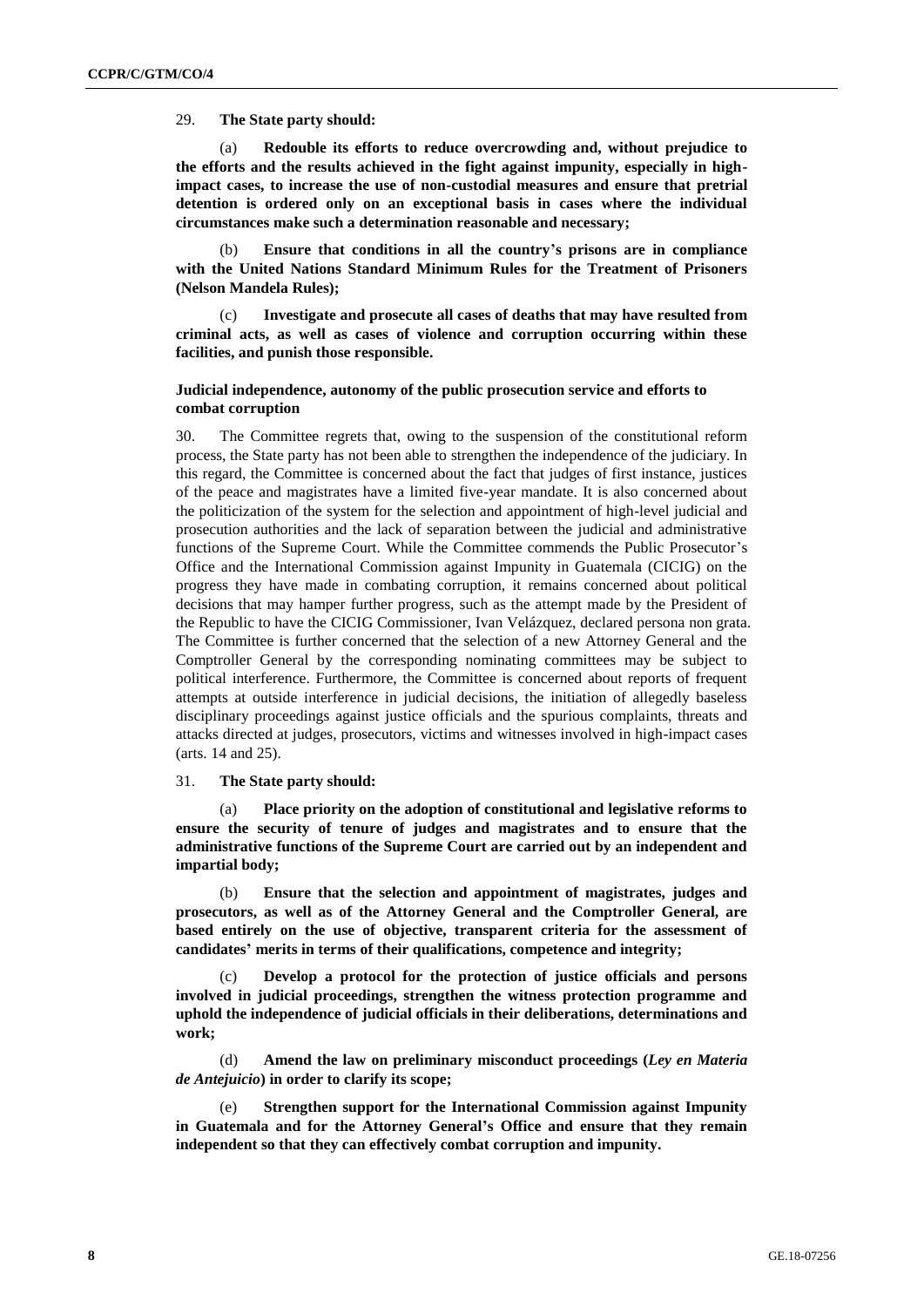#### **Protection of children in State custody**

32. The Committee is concerned about the fact that the situation of overcrowding, unsanitary conditions and violence in the country's four centres for adolescents in conflict with the law is such that it has led the Inter-American Commission on Human Rights to request precautionary measures. The Committee is also concerned about the large number of children living in substandard conditions in care institutions and is especially concerned at the fact that a fire at the Virgen de la Asunción Safe Children's Home resulted in the death of 41 girls who had been locked up in a classroom. The Committee notes with concern the delay in the legal proceedings relating to this incident (arts. 7, 9, 10, 14 and 24).

#### 33. **The State party should:**

(a) **Continue to work on developing a public policy designed to avoid the placement of children in institutions and encourage their placement in alternative family-based settings;**

(b) **Establish by law that measures involving the separation of a child from his or her family for purposes of protection, detention or imprisonment are to be applied only on an exceptional basis and for the shortest possible amount of time and establish guarantees for the regular review of such measures;**

Intensify its efforts to improve the living conditions in care institutions **and detention centres for adolescents, carry out regular inspections and promote socio-educational programmes;**

Intensify its investigative efforts to determine what occurred in the **Virgen de la Asunción Safe Children's Home, determine who the responsible parties are and provide full redress for victims and their families.**

#### **Child birth registration**

34. The efforts of the State party in this connection notwithstanding, the Committee is concerned about the percentage of children whose births have not been registered, particularly in rural areas, and about reports that the National Registry Office is continuing to request that parents pay a municipal tax in order to have a birth registered, despite the Constitutional Court's ruling of 2015 eliminating this tax (arts. 16 and 24).

35. **The State party should continue its efforts to identify children whose births have not been registered, especially in rural areas, and ensure that those births are registered with retroactive effect, requiring that the exemption from the payment of the municipal tax be observed. It should also continue to conduct campaigns to raise awareness about the importance of birth registration.**

#### **Freedom of expression, assembly and association**

36. While taking note of the ongoing process to develop a public policy for the protection of human rights defenders, the Committee notes with concern that the process still has not been completed. It also remains gravely concerned at the increase in acts of violence, intimidation, stigmatization and murders of human rights defenders, journalists and trade unionists against a backdrop of widespread impunity. It is also concerned about the abusive use of criminal proceedings directed against defenders, journalists and, in particular, indigenous leaders who are defending their land and natural resources. The Committee is further concerned about draft legislation relating to terrorist acts, public order and non-governmental organizations that would restrict freedom of expression, assembly and association by defining criminal conduct in vague terms, among other reasons (arts. 6, 7, 19, 21 and 22).

#### 37. **The Committee urges the State party to:**

(a) **Adopt and implement, without delay, an effective public policy for the protection of human rights defenders, journalists and trade unionists and publicly acknowledge, and raise public awareness about, the legitimacy of their activities;**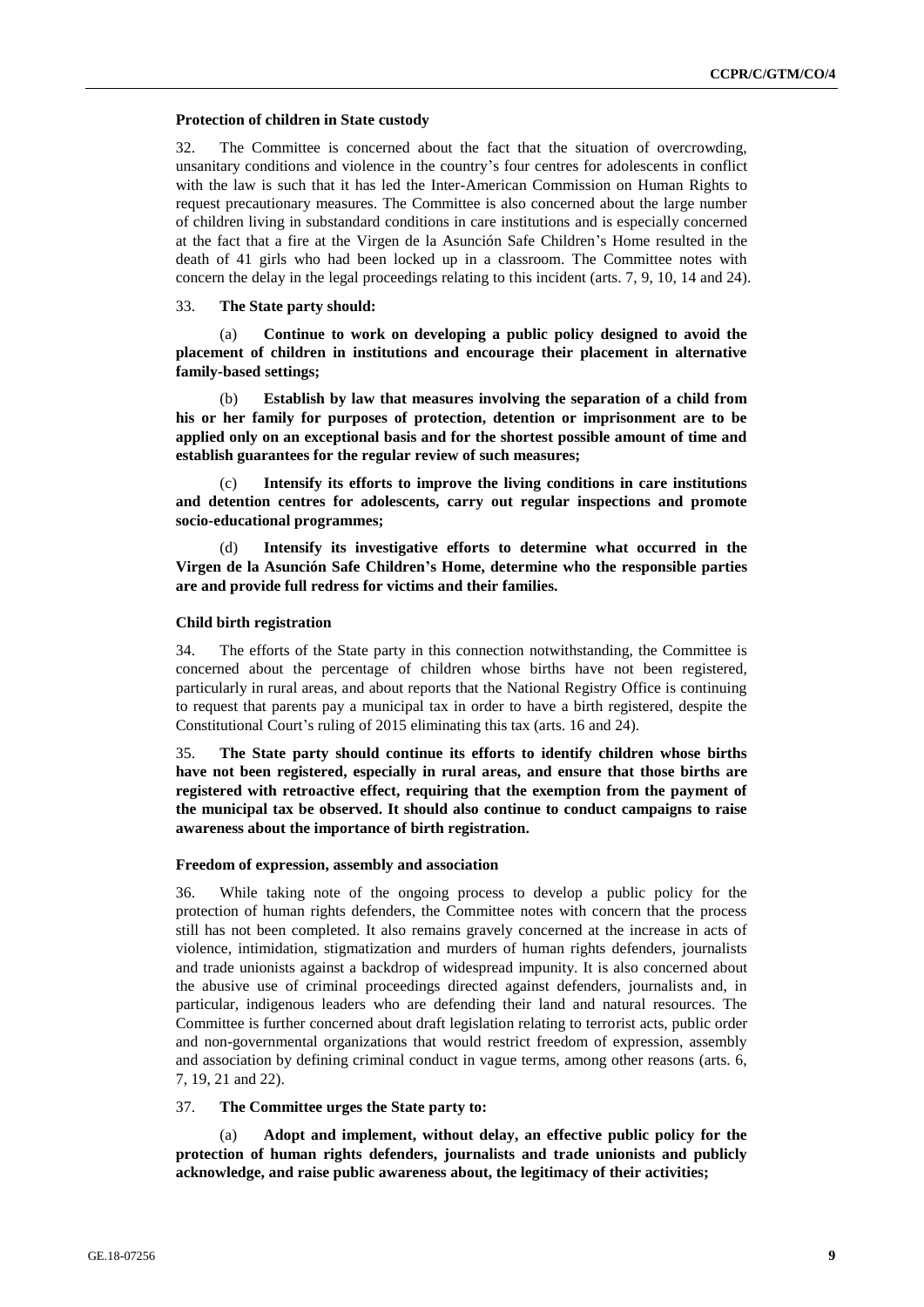(b) **Provide existing agencies with the necessary resources to improve the State's analysis of attacks on human rights defenders, journalists and trade unionists and the State's response to those attacks;**

(c) **Intensify its efforts to ensure that all such attacks are investigated, that the perpetrators are brought to justice and that victims receive full redress;**

(d) **Ensure that due process guarantees are upheld in cases in which criminal charges are brought against human rights defenders;**

(e) **Ensure that any restriction on the right to freedom of opinion and expression and the right to freedom of assembly and association fully meets the strict requirements set out in articles 19 (3), 21 and 22 (2) of the Covenant.**

#### **Rights of indigenous peoples**

38. The Committee takes note of the adoption of a methodological guide on consultations with indigenous peoples and the various bills that have been put forward regarding the consultation process, but is concerned about the lack of participation by indigenous peoples in the development of those initiatives. The Committee is also concerned about the granting of exploration and resource development permits for activities in indigenous peoples' territories without those peoples having been consulted and without taking into account the results of the consultations convened by those communities themselves. The Committee is further concerned about violent forced evictions of indigenous communities and the excessive use of states of emergency as a social control mechanism. The Committee wishes to express its concern about the absence of a regulatory framework that would afford recognition to community radio stations and finds it regrettable that the operators of those radio stations are subject to criminal prosecution (arts. 2, 4, 19, 25, 26 and 27).

#### 39. **The State party should:**

(a) **Ensure that meaningful consultations are held with the indigenous peoples concerned with a view to obtaining their free and informed prior consent before the adoption or application of any measure that may have a substantial impact on their way of life and culture and ensure that indigenous peoples are consulted prior to the adoption of any regulatory instrument relating to such consultations;**

Amend the laws that impede the exercise of this right and, in the interim, **recognize the community consultations convened in accordance with the rules of the Municipal Code while ensuring that they are conducted in full conformity with the Covenant;**

(c) **Ensure that forced evictions not in line with international standards are not carried out;**

(d) **Ensure that the application of states of emergency strictly adheres to the conditions set out in article 4 of the Covenant;**

Assign access and frequencies to public, commercial and community **radio broadcasters on an equitable basis, accord legal recognition to the community broadcasting sector so that indigenous peoples are able to express themselves in their own languages and promote their cultures, and refrain from imposing criminal penalties on unauthorized broadcasters.** 

# **D. Dissemination and follow-up**

40. **The State party should widely disseminate the Covenant and its two Optional Protocols, the State party's fourth periodic report and the present concluding observations with a view to raising awareness of the rights enshrined in the Covenant among the judicial, legislative and administrative authorities, civil society, the nongovernmental organizations operating in the country and the general public, including members of indigenous peoples.**